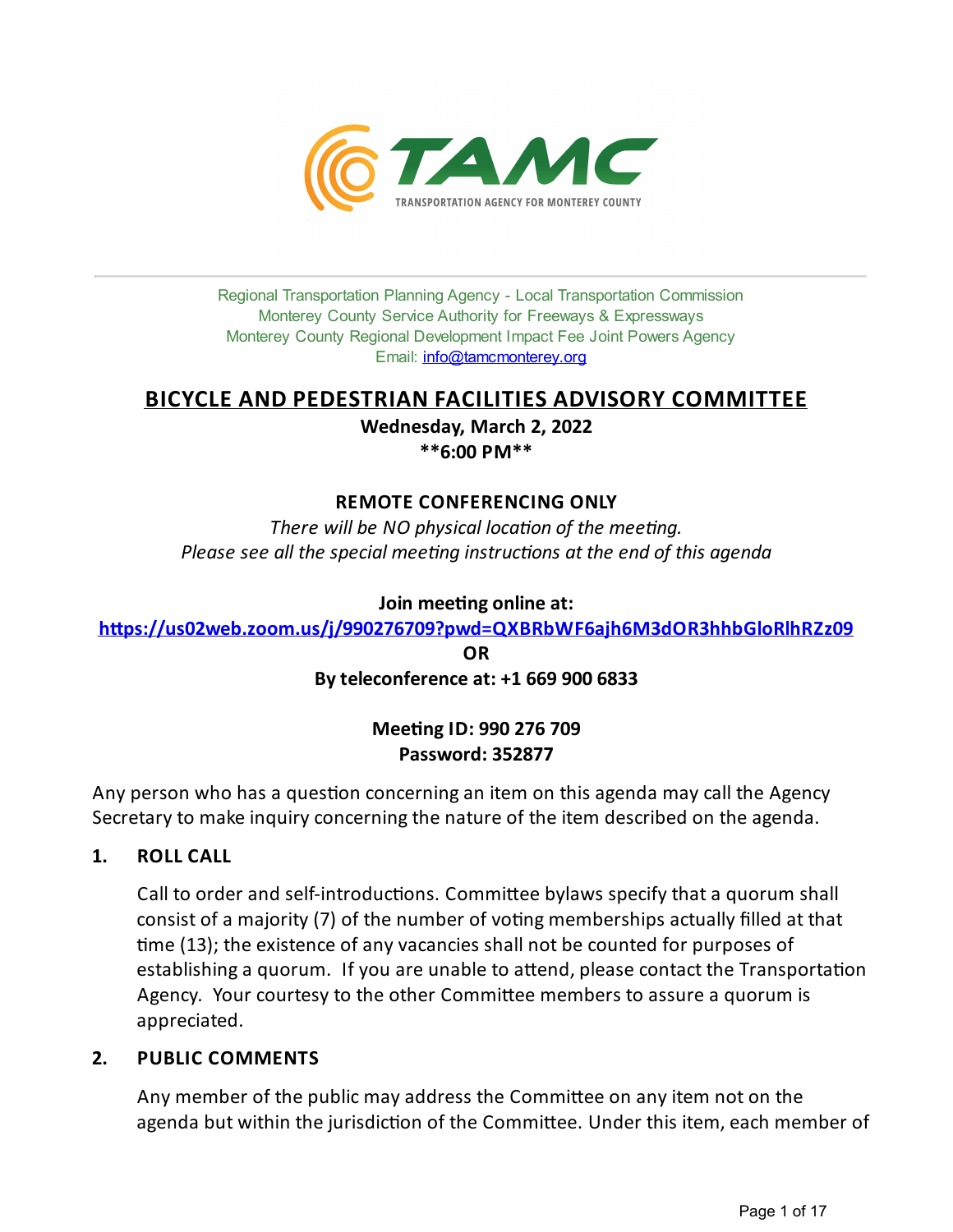the public is allowed three minutes to address concerns. Comments in items on this agenda may be given when that agenda item is discussed. Persons who wish to address the Committee for public comment or on an item on the agenda are encouraged to submit comments in writing to Maria at maria@tamcmonterey.org by 5:00 pm the Monday before the meeting, and such comments will be distributed to the Committee before the meeting.

# **3. BEGINNING OF CONSENT AGENDA**

Approve the staff recommendations for items listed below by majority vote with one motion. Any member may pull an item off the Consent Agenda to be moved to the end of the **CONSENT AGENDA** for discussion and action.

**3.1 APPROVE** minutes of the Bicycle and Pedestrian Facilities Advisory Committee meeting of February 2, 2022.

**- Mon(el**

## **END OF CONSENT AGENDA**

**4. RECEIVE** update and **PROVIDE** input as to positions on proposed state legislation.

**- Watson**

*Staff seeks Commi
eeinput on three bills proposed bythestatelegislature, one about electric bikes, one about environmental exemptions, and one about general plans.*

## **5. 2022 Monterey County Bike Map**

- 1. **RECEIVE** update on the 2022 Monterey County Bike Map Update;and
- 2. **PROVIDE** input on the working draft maps and major route changes.

**- Strause**

*Transportaon Agencystaff began an updateto the 2022 Monterey County Bike Map Updatein January 2022. The primary updates include adding new and upgraded bikewayfacilies that wereconstructed sincethe 2016 Bike Map and improving the accessibilityfor map users at thelocal level.*

**6. DISCUSS** the return to in-person Bicycle and Pedestrian Facilities Advisory Committee meetings.

**- Strause**

It is recommended that the Committee discuss how and where to conduct future in*person meengs, in light of thefact that the COVID-19 pandemic state of*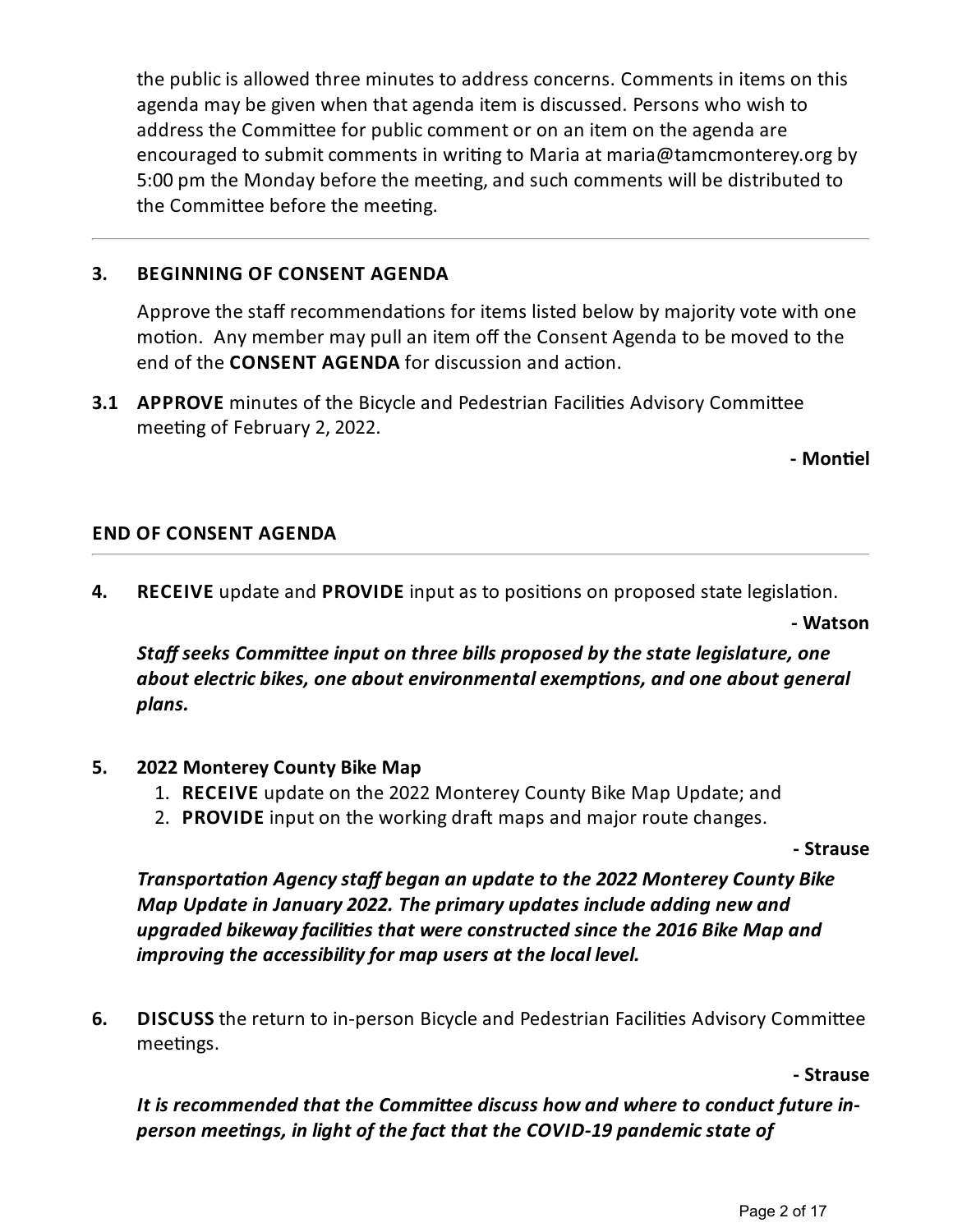*emergency declared by Governor Newsom, allowing the Transportation Agency Board of Directors and Commi
ees to meet remotely, willexpire on March 31, 2022.*

- **7. ANNOUNCEMENTS and/or COMMENTS**
- **8. ADJOURN**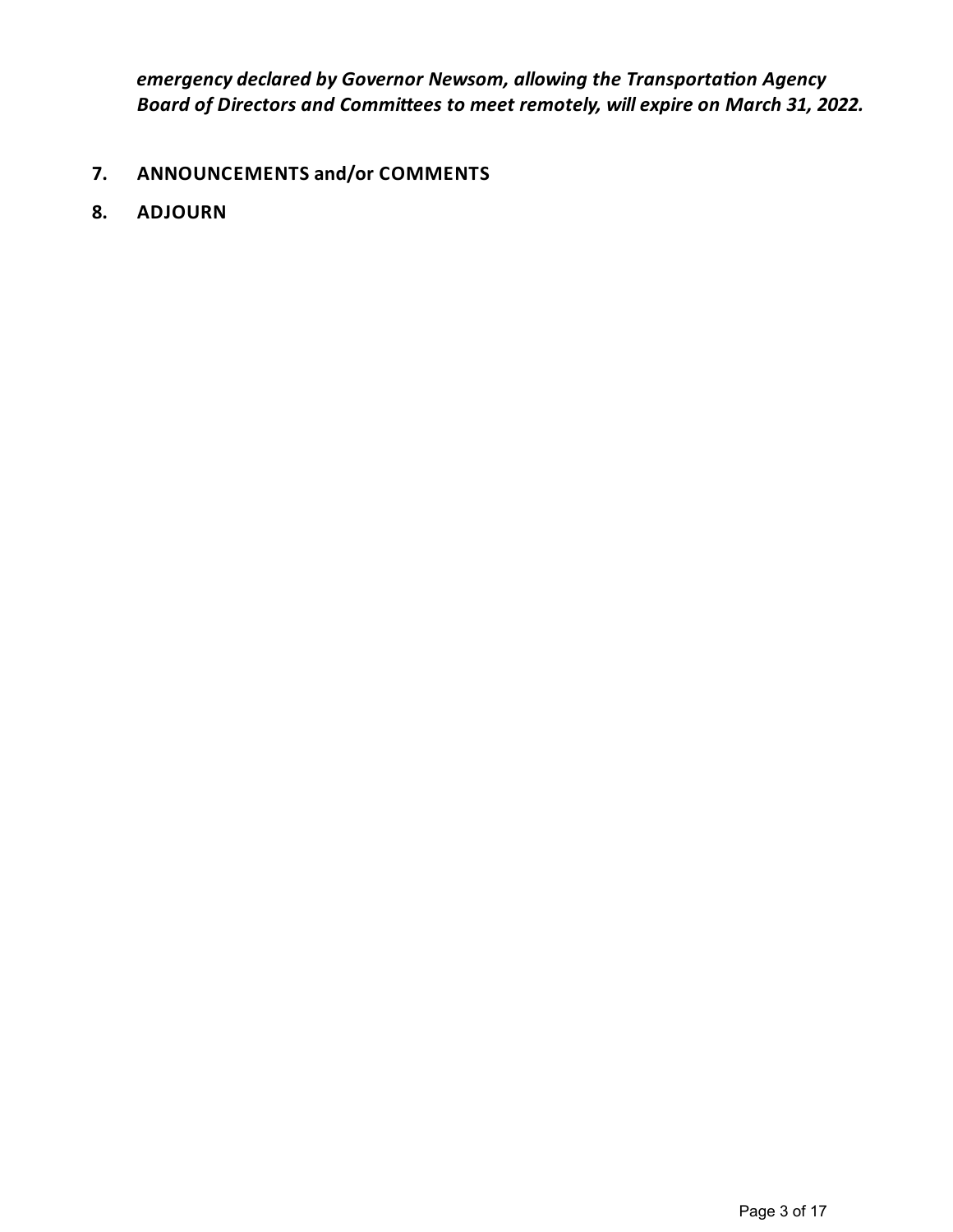# **ANNOUNCEMENTS** Next Committee meeting: **Wednesday, April 6, 2022 at 6pm**

## Important Meeting Information

Remote Meetings: On March 12, 2020, Governor Newsom issued Executive Order N-25-20, which enhanced State and Local Governments ability to respond to COVID-19 Pandemic based on Guidance for Gatherings issued by the California Department of Public Health. The Executive Order specifically allowed local legislative bodies to hold meetings via teleconference and to make meetings accessible electronically, in order to protect public health. That order expired on September 30, 2021. Governor Newsom has now signed AB 361, and the TAMC Board of Directors approved a resolution to enact AB 361 on September 22, 2021. This legislation permits teleconferencing for Brown Act meetings during a state of emergency. Thus, TAMC meetings will convene remotely, until further notice. For remote meetings, the public is strongly encouraged to use the Zoom app for best reception. Prior to the meeting, participants should download the Zoom app at: https://zoom.us/download. A link to simplified instruction for the use of the Zoom app is: https://blog.zoom.us/wordpress/2018/07/03/video-communications-best-practice-guide/

Remote Meeting Public Comment: Due to current circumstances, there may be limited opportunity to provide verbal comments during remote meetings. Persons who wish to address the Committee for public comment or on an item on the agenda are encouraged to submit comments in writing to [maria@tamcmonterey.org](mailto:maria@tamcmonterey.org) by 5:00pm the Monday before the meeting. Such comments will be distributed to the Committee before the meeting. Members of the public participating by Zoom are instructed to be on mute during the proceedings and to speak only when public comment is allowed, after requesting and receiving recognition from the Chair.

Agenda Packet and Documents: Any person who has a question concerning an item on this agenda may call or email the Agency office to make inquiry concerning the nature of the item described on the agenda. Complete agenda packets are on display online at the Transportation Agency for Monterey County website. Documents relating to an item on the open session that are distributed to the Committee less than 72 hours prior to the meeting shall be available for public review at the Agency website. Agency contact information is as follows:

Transportation Agency for Monterey County www.tamcmonterey.org Office is closed an all employees are working remotely until further notice TEL: 831-775-0903 EMAIL: info@tamcmonterey.org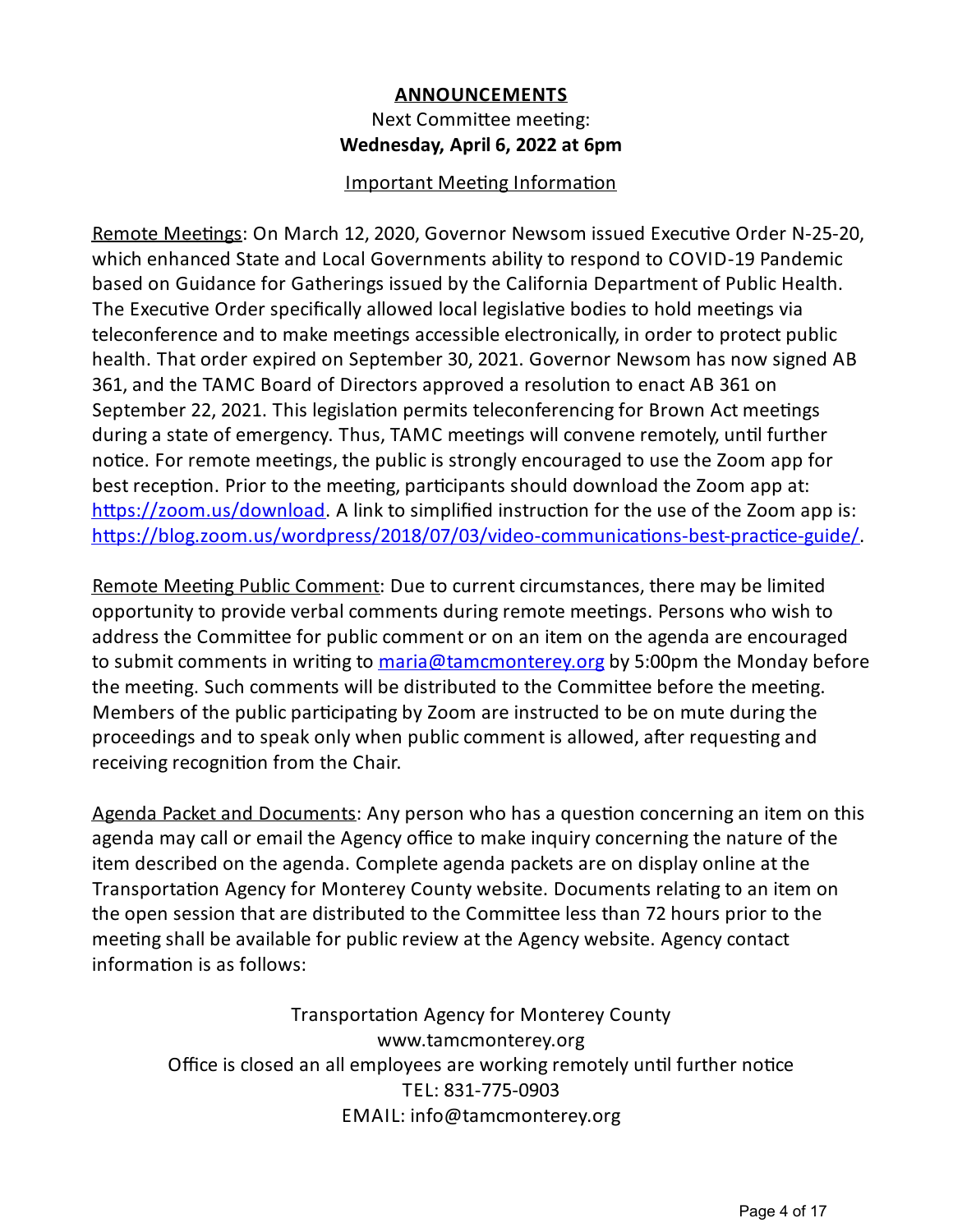Agenda Items: The agenda will be prepared by Agency staff and will close at noon nine (9) working days before the regular meeting. Any member of the Committee may request in writing an item to appear on the agenda. The request shall be made by the agenda deadline and any supporting papers must be furnished by that time or be readily available.

Alternative Agenda Format and Auxiliary Aids: If requested, the agenda shall be made available in appropriate alternative formats to persons with a disability, as required by Section 202 of the Americans with Disabilities Act of 1990 (42 USC Sec. 12132), and the federal rules and regulations adopted in implementation thereof. Individuals requesting a disability-related modification or accommodation, including auxiliary aids or services, may contact Transportation Agency staff at 831-775-0903. Auxiliary aids or services include wheelchair accessible facilities, sign language interpreters, Spanish language interpreters, and printed materials in large print, Braille or on disk. These requests may be made bya person with a disability who requires a modification or accommodation in order to participate in the public meeting and should be made at least 72 hours before the meeting. All reasonable efforts will be made to accommodate the request.

# **CORRESPONDENCE, MEDIA CLIPPINGS, & REPORTS**

# **Correspondence**

## **Media Clipping**

**M 1. RECEIVE** media clippings attached online.

# **Reports - No items this month.**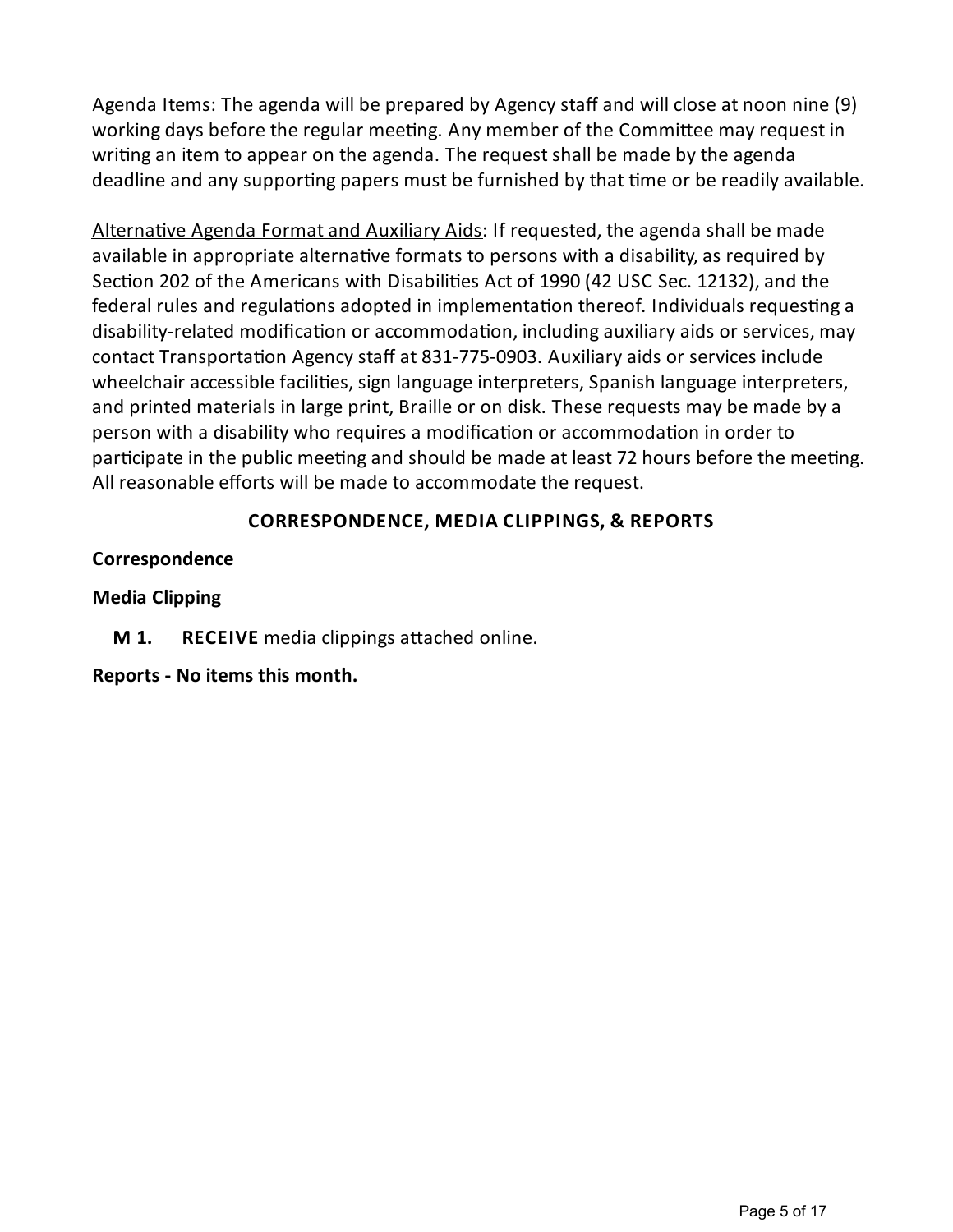

# *Memorandum*

| Subject:             | <b>Draft February Minutes</b>                        |
|----------------------|------------------------------------------------------|
| <b>Meeting Date:</b> | March 2, 2022                                        |
| From:                | Maria Montiel, Administrative Assistant              |
| To:                  | Bicycle and Pedestrian Facilities Advisory Committee |

## **RECOMMENDED ACTION:**

APPROVE minutes of the Bicycle and Pedestrian Facilities Advisory Committee meeting of February 2, 2022.

## ATTACHMENTS:

Draft February BPC Minutes  $\mathbf{D}$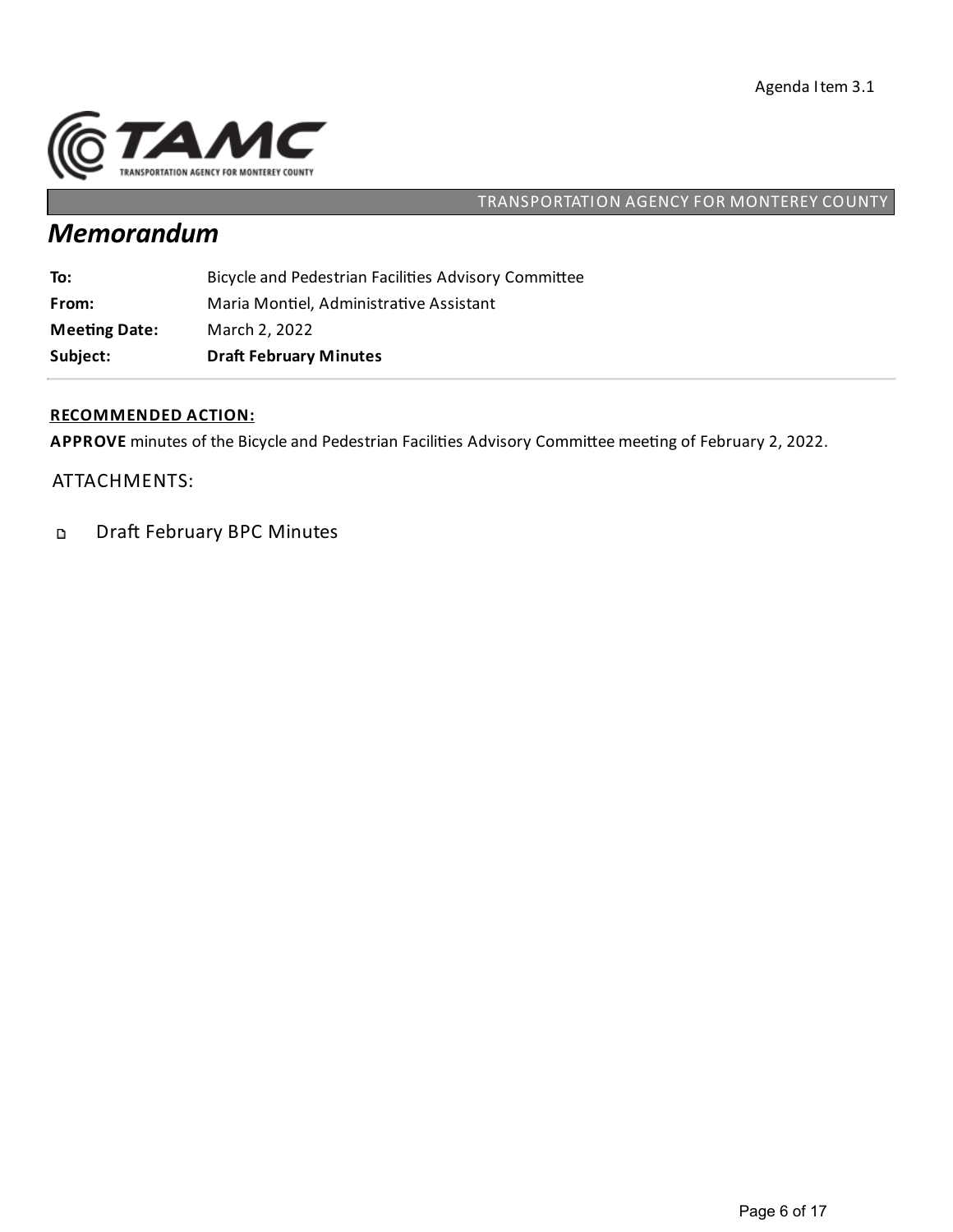# **TRANSPORTATION AGENCY FOR MONTEREY COUNTY (TAMC) Bicycle and Pedestrian Facilities Advisory Committee**

# **Draft Minutes of February 2, 2022**

Held remotely via Zoom due to COVID‐19 pandemic

| <b>Voting Members</b>                                          | <b>JUN</b><br>21         | <b>JUL</b><br>21 | <b>AUG</b><br>21         | <b>SEP</b><br>21         | <b>OCT</b><br>21         | <b>NOV</b><br>21         | <b>JAN</b><br>22         | <b>FEB</b><br>22         |
|----------------------------------------------------------------|--------------------------|------------------|--------------------------|--------------------------|--------------------------|--------------------------|--------------------------|--------------------------|
| Eric Petersen, District 1                                      |                          | N                | ${\sf P}$                | P                        | P                        | P                        | P                        | A                        |
| Pete Scudder - District 2                                      | $\mathsf{P}$             | $\mathbf{o}$     | P                        | P                        | P                        | E                        | P                        | P                        |
| (David Tavarez)                                                |                          |                  |                          |                          |                          |                          |                          |                          |
| Mike Novo - District 3, Chair                                  | P                        |                  | ${\sf P}$                | P                        | P                        | ${\sf P}$                | P                        | P                        |
| Jeff Wriedt, District 4                                        | E                        | M                | $\mathsf E$              | P                        | P                        | P                        | P                        | P                        |
| (Frank Henderson)                                              |                          |                  |                          |                          |                          |                          |                          |                          |
| Martin Wegenstein, District 5, Vice Chair<br>(Jeff Lindenthal) | $\mathsf{P}$             | E                | P                        | P                        | P                        | P                        | P                        | P                        |
| D. L. Johnson, Carmel-By-The Sea                               | P                        | E                | P                        | P                        | P                        | P                        | P                        | A                        |
| Celine Pinet, Del Rey Oaks                                     | P                        | T                | ${\sf P}$                | P                        | P                        | P                        | E                        | P                        |
| Gonzales - Vacant                                              | $\overline{a}$           | ı                | $\qquad \qquad -$        |                          | $\overline{a}$           | $\qquad \qquad -$        |                          |                          |
| Ernest Gallardo, Greenfield                                    | P                        | N                | $\mathsf E$              | P                        | P                        | P                        | P                        | P                        |
| Michael LeBarre, King City                                     | P                        | G                | P                        | P                        | P                        | P                        | P                        | P                        |
| Vacant, Marina                                                 | P                        |                  | $\mathsf{P}$             | P                        | P                        | P                        |                          |                          |
| Gino Garcia, Monterey                                          | P                        |                  | P                        | P                        | P                        | P                        | P                        | P                        |
| (Abby Ostovar)                                                 |                          |                  |                          |                          |                          |                          |                          |                          |
| Natalie Popovich, Pacific Grove                                | P                        |                  | P                        | P                        | P                        | P                        | P                        | P                        |
| (Jung Hwa Kim)                                                 |                          |                  |                          |                          |                          |                          |                          |                          |
| Chris Flescher, Salinas                                        | P                        |                  | P                        | P                        | P                        | P                        | P                        | P                        |
| (Mark Lasnik)                                                  |                          |                  |                          |                          |                          |                          |                          |                          |
| Elizabeth (Libby) Sofer, Sand City                             | P                        |                  | P                        | P                        | P                        | P                        | P                        | P                        |
| Ralph Wege, Seaside                                            | P                        |                  | P                        | P                        | P                        | P                        | P                        | P(A)                     |
| (Jan Valencia)                                                 |                          |                  |                          |                          |                          |                          |                          |                          |
| Soledad - Vacant                                               | $\qquad \qquad -$        |                  | $\qquad \qquad -$        | $\qquad \qquad -$        | $\overline{\phantom{0}}$ | $\overline{\phantom{a}}$ | $\qquad \qquad -$        | $\qquad \qquad -$        |
| Sloan Campi, Monterey Salinas Transit                          | P                        |                  | P                        | E                        | P                        | P                        | P                        | P                        |
| Vera Noghera, Velo Club of Monterey                            | P                        |                  | $\overline{\phantom{0}}$ | P                        | P                        | $\overline{\phantom{a}}$ | P                        | E                        |
| (Alex Capelli)                                                 |                          |                  |                          |                          |                          |                          |                          |                          |
| Grant Leonard, N. County Recreation & Park<br>District         | P                        |                  | ${\sf P}$                | P                        | P                        | P                        | P                        | P                        |
| Vacant - Salinas Public Works                                  | $\overline{\phantom{a}}$ |                  | $\overline{\phantom{0}}$ |                          |                          | $\overline{\phantom{0}}$ |                          |                          |
| Vacant - Monterey County Public Works                          | $\qquad \qquad -$        |                  | $\overline{\phantom{a}}$ | $\overline{\phantom{a}}$ | $\overline{\phantom{a}}$ | $\overline{\phantom{a}}$ | $\overline{\phantom{a}}$ | $\overline{\phantom{a}}$ |
| Caltrans - District 5                                          |                          |                  | $\overline{\phantom{a}}$ |                          | $\overline{\phantom{0}}$ | $\overline{\phantom{a}}$ |                          | $\overline{\phantom{0}}$ |
| Miranda Taylor, AMBAG                                          | P                        |                  | P                        | P                        | P                        | P                        | P                        | P                        |
| (Will Condon)                                                  |                          |                  |                          |                          |                          |                          |                          |                          |
| Matthew McCluney - CSUMB                                       | P                        |                  | ${\sf P}$                | $\mathsf{P}$             | P                        | P                        | $\mathsf{P}$             | P                        |

**E – Excused VC – Video Conference** 

**P(A) – Alternate TC – Teleconference A ‐ Absent**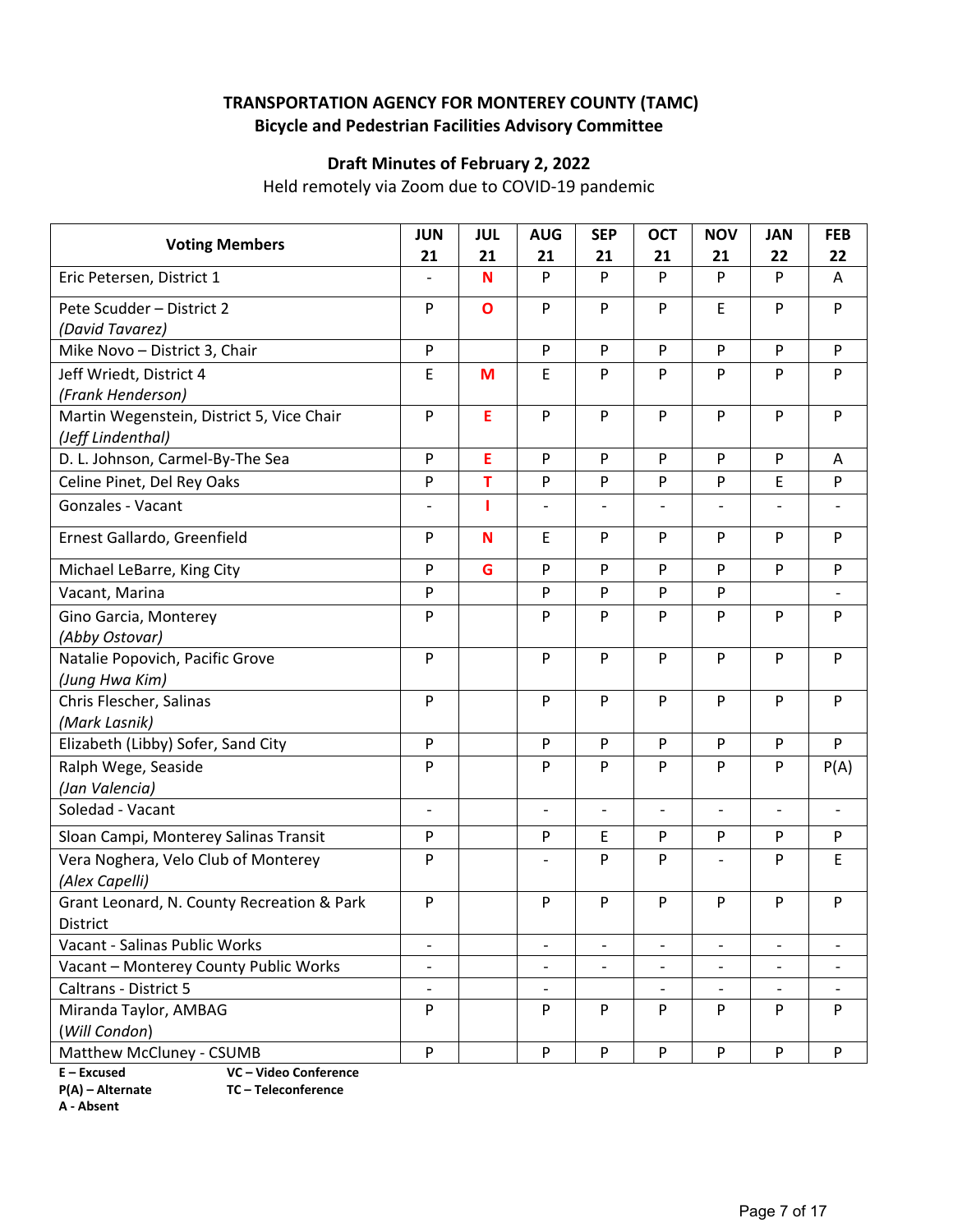*Draft Bicycle and Pedestrian Facilities Advisory Committee Minutes of February 2, 2022 Page 2*

| <b>TRANSPORTATION AGENCY STAFF</b>     | <b>JUN</b>               | <b>JUL</b> | <b>AUG</b> | <b>SEP</b>   | <b>OCT</b> | <b>NOV</b>    | <b>JAN</b> | <b>FEB</b> |
|----------------------------------------|--------------------------|------------|------------|--------------|------------|---------------|------------|------------|
|                                        | 21                       | 21         | 21         | 21           | 21         | 21            | 22         | 22         |
| <b>Todd Muck, Executive Director</b>   | P                        |            | E          | E            | F          | P             | P          | E          |
| Ariana Green, Principal Transportation | $\overline{\phantom{a}}$ |            |            | F            | P          | P             | P          | E          |
| Planner                                |                          |            |            |              |            |               |            |            |
| Maria Montiel, Administrative          | P                        |            | P          | P            | P          | P             | P          | P          |
| Assistant                              |                          |            |            |              |            |               |            |            |
| Mike Zeller, Director of Programing    | $\overline{\phantom{a}}$ |            | P          | E            | E          | E             | E          | E          |
| and Project Delivery                   |                          |            |            |              |            |               |            |            |
| Laurie Williamson, Senior Engineer     | P                        |            |            | E            | E          | E             | E          | E          |
| Christina Watson, Director of Planning | $\overline{\phantom{a}}$ |            |            | P            | F          | P             | F          | P          |
| Janneke Strause, Transportation        |                          |            |            |              |            |               | P          | P          |
| Planner                                |                          |            |            |              |            |               |            |            |
| Aaron Hernandez, Assistant             |                          |            |            | P            | P          | P             | P          |            |
| <b>Transportation Planner</b>          |                          |            |            |              |            |               |            |            |
| Alissa Guther, Assistant               |                          |            |            |              |            | P             | P          |            |
| <b>Transportation Planner</b>          |                          |            |            |              |            |               |            |            |
|                                        |                          |            |            |              |            |               |            |            |
| <b>OTHERS PRESENT:</b>                 |                          |            |            |              |            |               |            |            |
| Andrea Renny                           | City of Monterey         |            |            | Jung Hwa Kim |            | Pacific Grove |            |            |
|                                        |                          |            |            | Alternate    |            |               |            |            |
| <b>Steve Wittry</b>                    | City of Monterey         |            |            |              |            |               |            |            |

**1.**  Chair Mike Novo called the meeting to order at 6:00 p.m. A quorum was established, and Maria Montiel took roll call.

### **2. PUBLIC COMMENTS**

None.

#### **3. BEGINNING OF CONSENT AGENDA**

- **M/S/C**  Wriedt/ Wegenstein/unanimous
- **3.1**  Approved minutes of the Bicycle and Pedestrian Facilities Advisory Committee meeting of January 5, 2022.

 **END OF CONSENT AGENDA**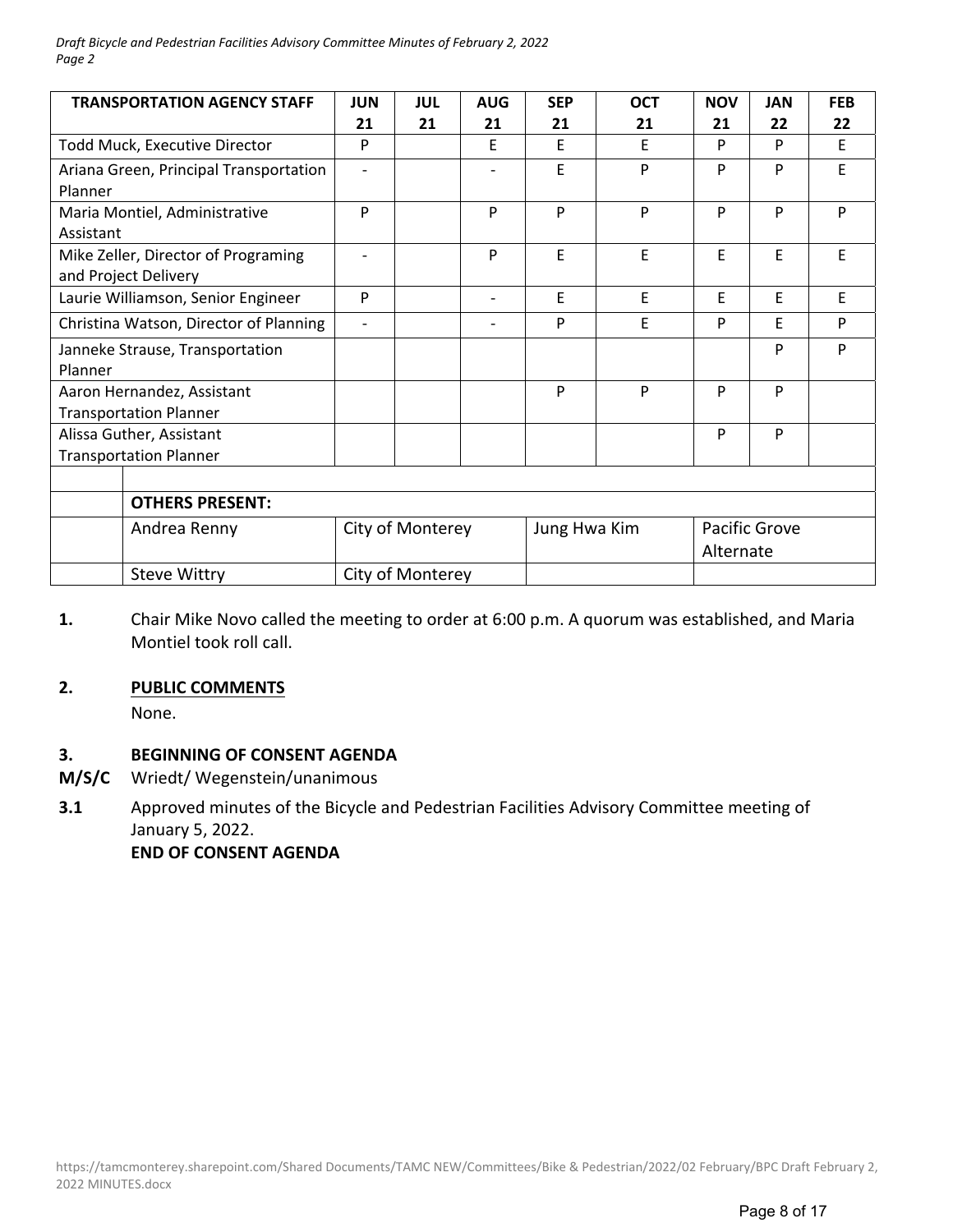*Draft Bicycle and Pedestrian Facilities Advisory Committee Minutes of February 2, 2022 Page 3*

### **4. MARINA PARKING LOT IMPROVEMENT PROJECT**

The Committee received a report on the Marina Parking Lot Improvement Project.

Andrea Renny, City of Monterey noted that the City of Monterey is finalizing design of a major parking lot improvement project, the Marina Parking Lot, which serves Downtown Monterey, Fisherman's Wharf and Municipal Wharf 2.

Steve Wittry, City of Monterey reported that the project includes a major pavement rehabilitation treatment to extend the useful life of the pavement. The city is changing parking pay stations and combining the Waterfront and Marina Parking Lot into one large surface parking lot. This project will also improve parking circulation by combining the two existing parking long and reconfiguring the Marina Lot, with the objective of reducing the number of vehicles circulating and idling in the parking lot. ADA improvements are also included in the project to improve access to the businesses at Municipal Wharf 2. The proposed realignment of the Rec Trail will improve visibility of Rec Trail users. Each conflict zone between the Rec Trail and a parking lot driveway will have a raised crosswalk. The city will determine whether the parking lots will be Pay‐per‐Space or have an automated ticketing system with entrance and exit gates. In conclusion Mr. Wittry noted that the Marina Parking Lot reconfiguration will go to construction in Fall 2022.

The Committee had the following comments and input on the Marina Parking Lot Improvement Project:

- Consider a diverse design that will prioritize pedestrians and bicyclist
- Suggest adding lighting and signage to tell drivers there are cyclists
- Consider safety measures instead like traffic signal or flashing light
- Consider moving bicyclist and pedestrians away from poor driver behavior
- Consider the wider trail
- Consider not moving the rec trail
- Consider adding signage and flashing lights instead
- Concerned with bicyclist being hit by vehicles
- Suggest a flashing light on the turning right exit parking lot crossing lane
- Consider bike and pedestrian safety
- Like the single lane crossing
- Provide pedestrian connections within the parking lot
- If we make it more difficult for cars, maybe people would choose different modes of transportation
- Added conflict zones out of the parking lot are going to be an issue
- Concerned about pedestrians crossing and the vehicle lanes at the Dust Bowl
- The blue line is better because the curve helps slow cyclists and drivers can see cyclists better
- Consider signage on electronic message allows you to change the message and keep drivers interest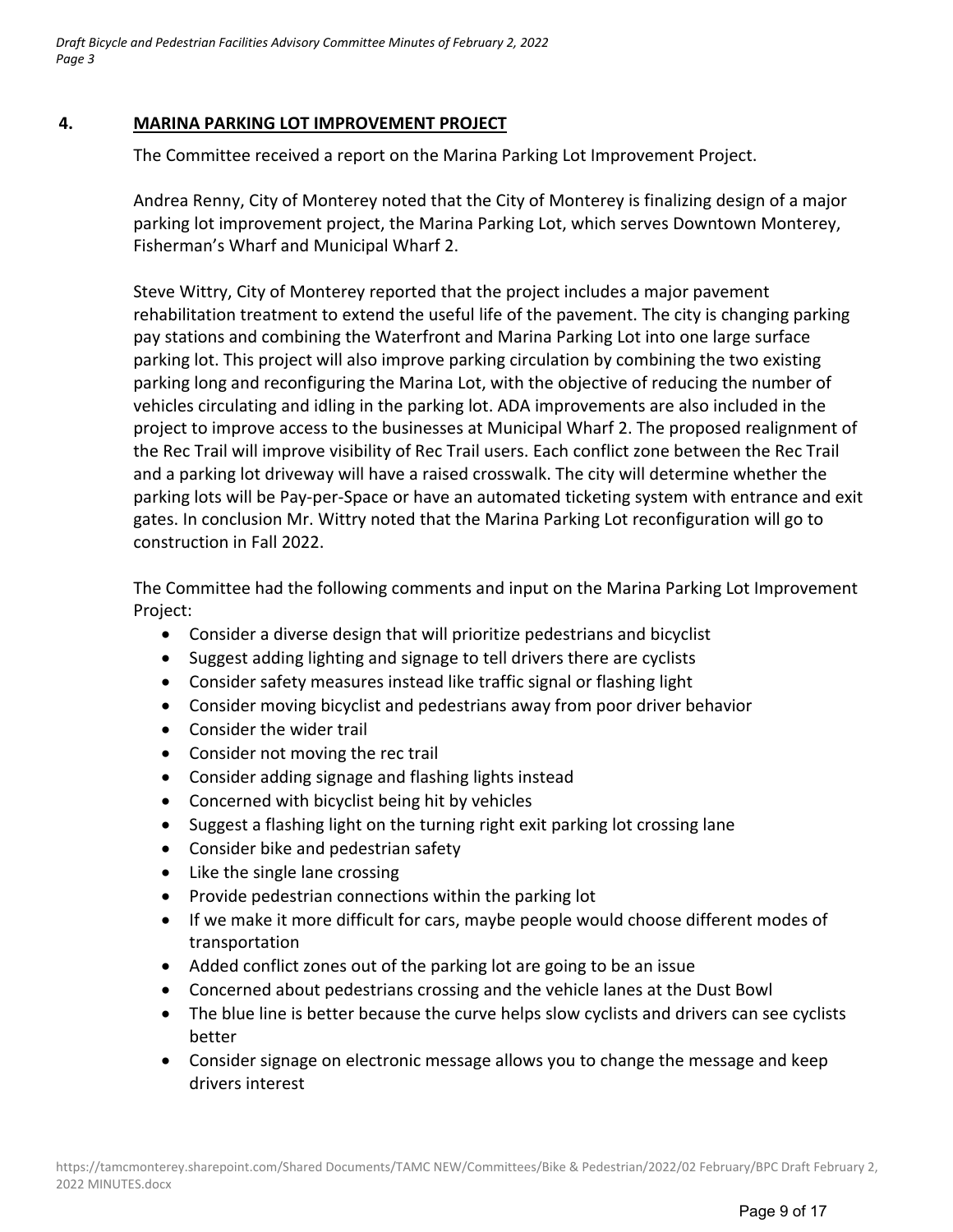## **5. ANNOUNCEMENTS AND/OR COMMENTS**

Committee member Sloan Campi announced that Monterey Salinas Transit is conducting a Comprehensive Operational Analysis and its near completion. He noted that the MST Board is expected to adopt the Final Network Plan at the board meeting on February 14, 2022. on February 14 it will be Monterey Salinas Transit

Committee member Ernie Gallardo suggested that Transportation Agency staff reach out and invite the California Highway Patrol for a discussion on the bicycle rider's responsibilities.

# **6. ADJOURNMENT**

Chair Novo adjourned the meeting at 7:04 p.m.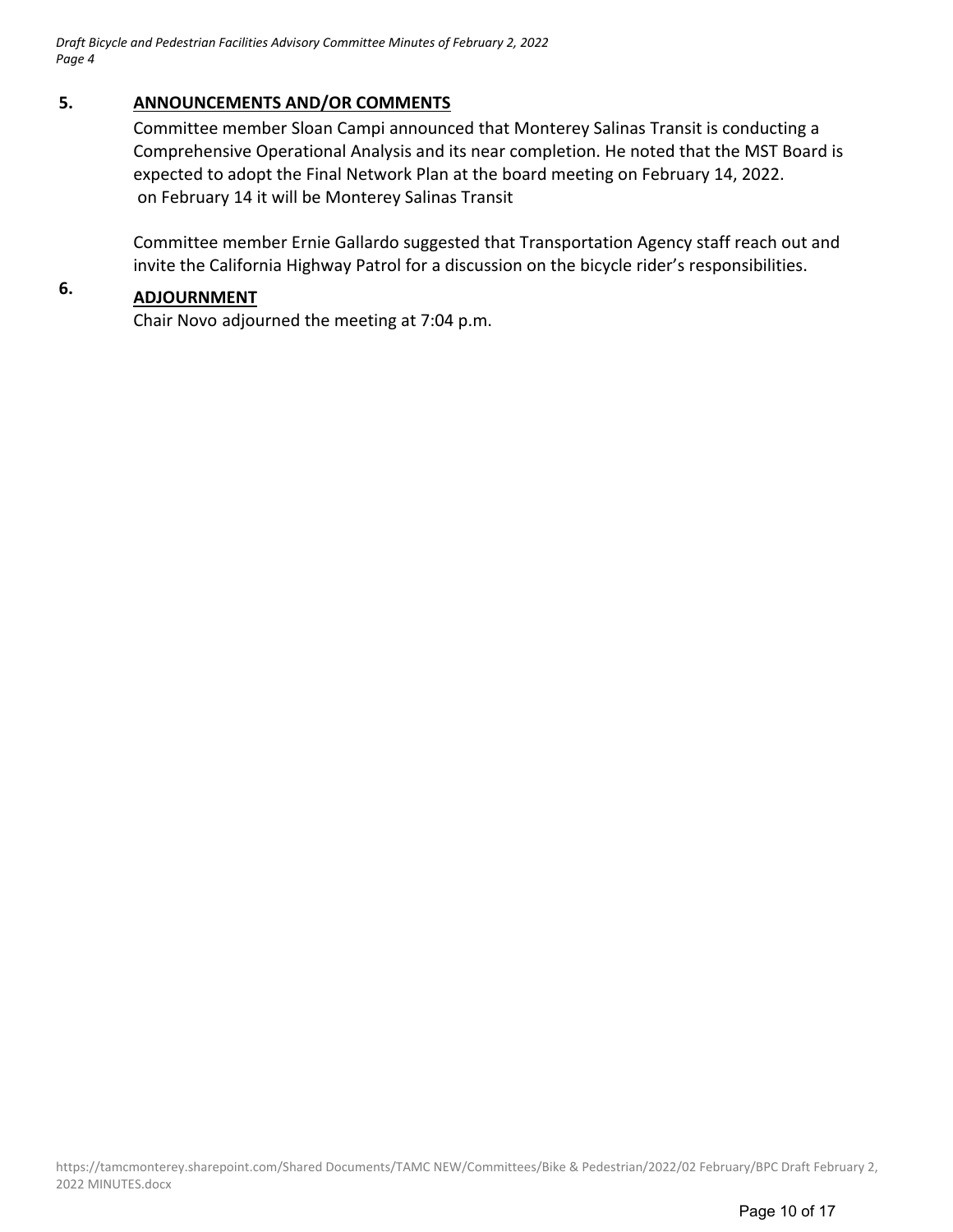

# *Memorandum*

| To:                  | Bicycle and Pedestrian Facilities Advisory Committee |
|----------------------|------------------------------------------------------|
| From:                | Christina Watson, Director of Planning               |
| <b>Meeting Date:</b> | March 2, 2022                                        |
| Subject:             | <b>State Legislative Update</b>                      |

### **RECOMMENDED ACTION:**

**RECEIVE** update and **PROVIDE** input as to positions on proposed state legislation.

#### **SUMMARY:**

Staff seeks Committee input on three bills proposed by the state legislature, one about electric bikes, one about environmental exemptions, and one about general plans.

#### **FINANCIAL IMPACT:**

This report does not present a direct financial impacts. The bills could have a financial impact on member agencies.

#### **DISCUSSION:**

Staff requests Committee input on the following three bills:

Assembly Bill 1909 (Friedman): "Vehicles: bicycle omnibus," would remove the prohibition of class 3 electric bicycles (electric bicycles that feature pedalassistand top off at 28 miles per hour) on a bicycle path or trailand would remove the authority of a local jurisdiction to prohibit class 1 (20 mph max speed and motor work only when pedaling) and class 2 (also 20 mph but has a throttle boost) electric bicycles on these facilities. The bill would instead authorize a local authority to prohibit the operation of a class 3 electric bicycle at a motor-assisted speed greater than 20 miles per hour. This bill also extends the authorization for an electric bike to cross an intersection to a when a "WALK" sign is displayed, unless a bicycle control signal is displayed. This bill would additionally no longer require a bicycle to be licensed and requires a vehicle that is passing or overtaking a vehicle to move over to an adjacent lane of traffic if one is available, before passing or overtaking the bicycle.

Senate Bill 922 (Wiener): "CEQA exemptions; transportation-related projects," would repeal the January 1, 2030, sunset date, to indefinitely continue an exemption from the California Environmental Quality Act (CEQA) for bicycle transportation plans for an urbanized area for restriping of streets and highways, bicycle parking and storage, signal timing to improve street and highway intersection operations, and related signage for bicycles, pedestrians, and vehicles. The bill also repeals the January 1, 2023 expiration date, to indefinitely continue a CEQA exemption for transit prioritization projects and projects for pedestrian and bicycle facilities or for the institution or increase of new bus rapid transit, bus, or light rail services on public or highway rights-of-way. Provisions relating to projects valued at over \$100 million require additional consideration for displacement of disadvantaged communities and suggest antidisplacement strategies, designs, or actions for those projects for which at least 50% of the project or projects' stops and stations are located in an area at risk of residential displacement and will have a maximum of 15-minute peak headways.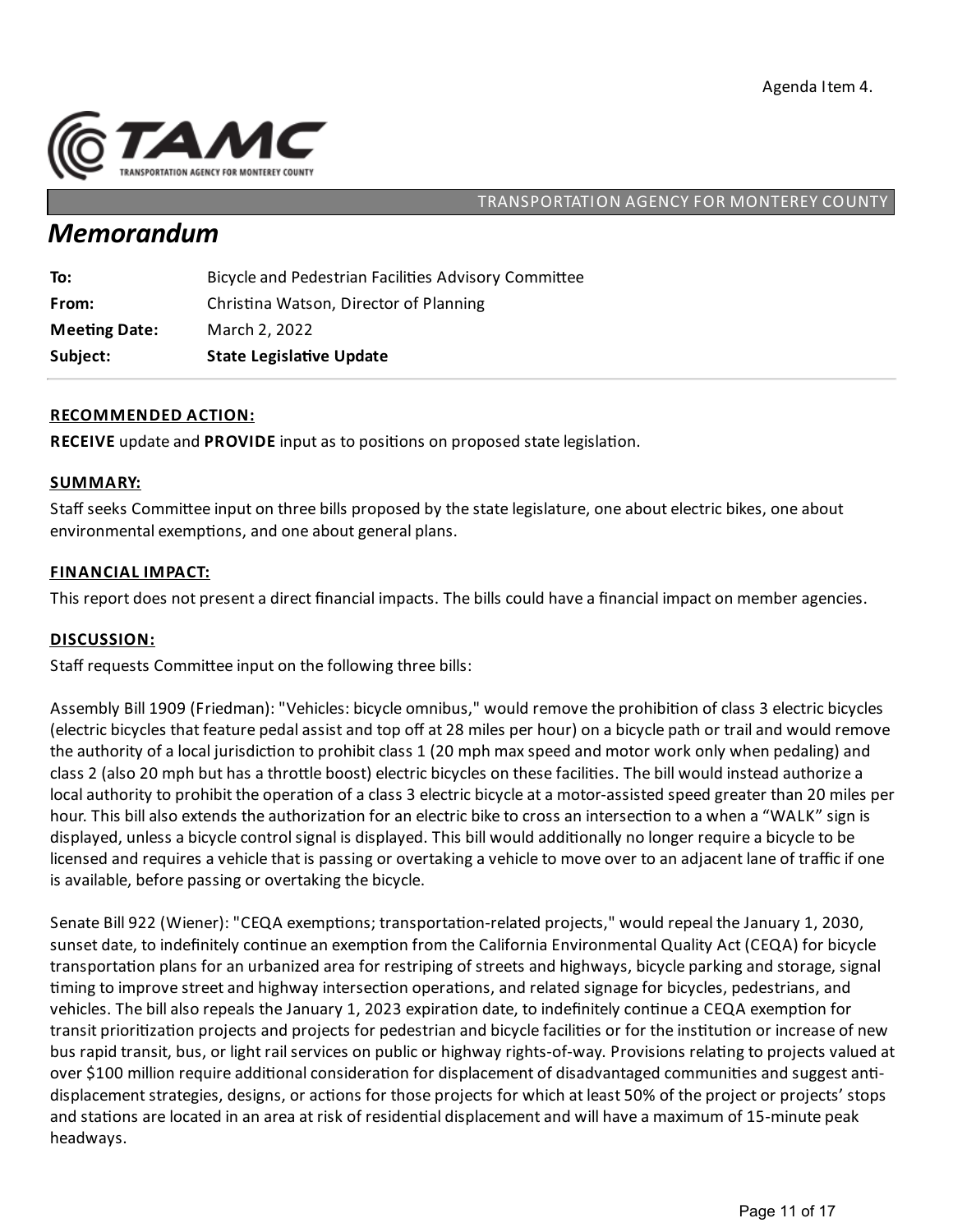Senate Bill 932 (Portantino): "General plans: circulation element: bicycle and pedestrian plans and traffic calming plans," would require the legislative body, upon any substantive revision of the circulation element, to ensure that a modified circulation element additionally includes bicycle and pedestrian plans and traffic calming plans. This bill would require a county or city to include in its modified circulation element a map of the high injury network within its boundaries and would further require a county or city to identify and prioritize safety improvements that may be implemented within 15 years that would address serious and injurious traffic collisions. This bill would increase or decrease the 15-year implementation period based on whether the measures introduced by a county or city work to reduce its percentage of traffic violence.

Links to the full bill language are online as web attachments.

#### **WEB ATTACHMENTS:**

- Assembly Bill 1909 [\(Friedman\):](https://leginfo.legislature.ca.gov/faces/billNavClient.xhtml?bill_id=202120220AB1909) Vehicles: Bicycle omnibus
- Senate Bill 922 (Wiener): CEQA exemptions; transportation-related projects
- Senate Bill 932 (Portantino): General Plans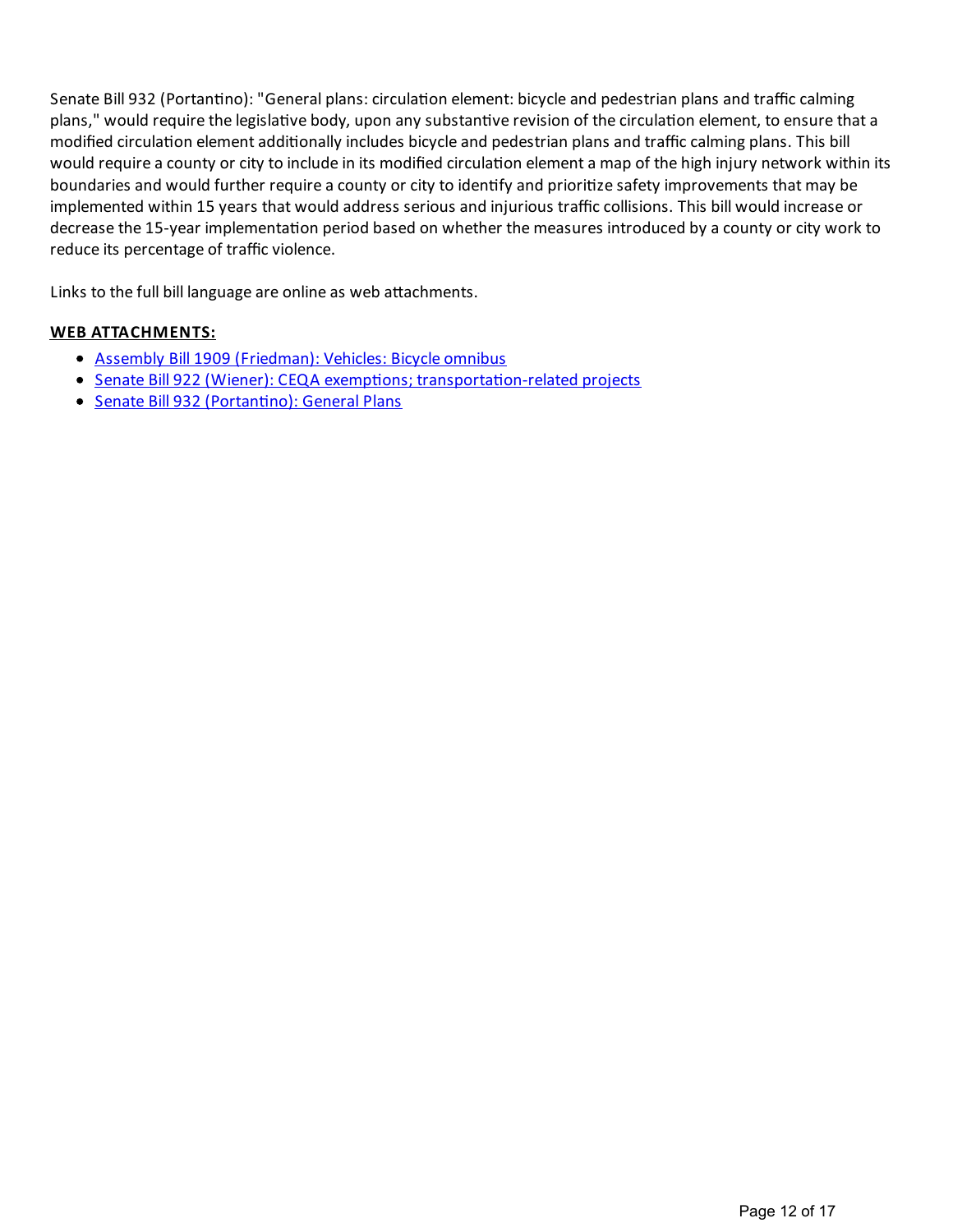

# *Memorandum*

| Subject:             | 2022 Monterey County Bike Map                        |
|----------------------|------------------------------------------------------|
| <b>Meeting Date:</b> | March 2, 2022                                        |
| From:                | Janneke Strause, Transportation Planner              |
| To:                  | Bicycle and Pedestrian Facilities Advisory Committee |

### **RECOMMENDED ACTION:**

#### **2022 Monterey County Bike Map**

- 1. **RECEIVE** update on the 2022 Monterey County Bike Map Update;and
- 2. **PROVIDE** input on the working draft maps and major route changes.

#### **SUMMARY:**

Transportation Agency staff began an update to the 2022 Monterey County Bike Map Update in January 2022. The primary updates include adding new and upgraded bikeway facilities that were constructed since the 2016 Bike Map and improving the accessibility for map users at the local level.

#### **FINANCIAL IMPACT:**

Funding for the 2022 Bike Map Update includes \$16,000 of local funds in the approved Transportation Agency budget.

#### **DISCUSSION:**

The Monterey County Bike Map was last updated in 2016. The 2022 Bike Map Update will include bikeway projects that have been constructed since the previous update. Transportation Agency staff has received project information from local jurisdictions, the County, and Caltrans. Other changes to the map include:

- New route colors
- Added Regional Bicycle Wayfinding Routes as "Regional Bike Routes"
- Added Bike Parking and Bike Shops

In addition to these changes, staff will lead a discussion about adding "Popular Bike Routes" that do not currently have a bike facility. Staff will present working drafts of the updated map to the Committee for feedback and will distribute the maps for review after the meeting.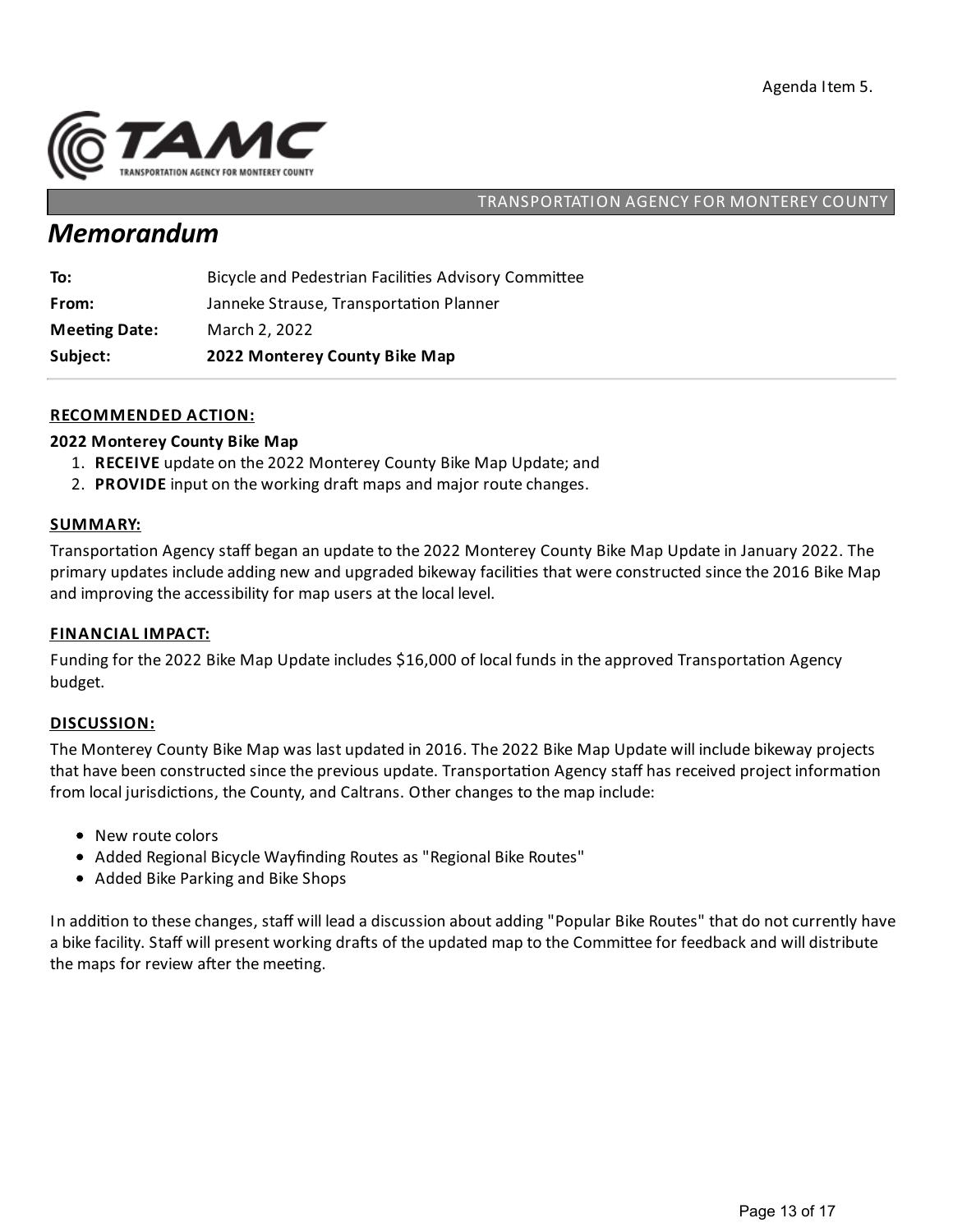

# *Memorandum*

| Subject:             | <b>Return to In-person Meetings</b>                  |
|----------------------|------------------------------------------------------|
| <b>Meeting Date:</b> | March 2, 2022                                        |
| From:                | Janneke Strause, Transportation Planner              |
| To:                  | Bicycle and Pedestrian Facilities Advisory Committee |

### **RECOMMENDED ACTION:**

**DISCUSS** the return to in-person Bicycle and Pedestrian Facilities Advisory Committee meetings.

#### **SUMMARY:**

It is recommended that the Committee discuss how and where to conduct future in-person meetings, in light of the fact that the COVID-19 pandemic state of emergency declared by Governor Newsom, allowing the Transportation Agency Board of Directors and Committees to meet remotely, will expire on March 31, 2022.

#### **FINANCIAL IMPACT:**

None.

### **DISCUSSION:**

On March 12, 2020, Governor Newsom issued Executive Order N-25-20, which enhanced State and Local Governments ability to respond to COVID-19 Pandemic based on Guidance for Gatherings issued by the California Department of Public Health. The Executive Order specifically allowed local legislative bodies to hold meetings via teleconference and to make meetings accessible electronically, in order to protect public health. That order expired on September 30, 2021.

On September 16, 2021, Governor Newsom signed AB 361. This legislation amends the Brown Act to allow meeting bodies subject to the Brown Act to meet via teleconference during a proclaimed state of emergency, rather than under the Brown Act's prior more narrow rules for participation in a meeting by teleconference. AB 361 provides that if a state or local health official recommends social distancing, the TAMC Board of Directors and its Committees may meet remotely, provided that within 30 days of the first meeting after September 30, and every 30 days thereafter, the Board of Directors finds that 1) the Governor's proclaimed state of emergency is still in effect; 2) the Board of Directors has reconsidered the circumstances of the state of emergency, and 3) the state of emergency continues to directly impact the ability of the members to meet in person.

The Governor's state of emergency declaration will expire on March 31, 2022. The Committee's adopted 2022 Committee Calendar indicates the April meeting is to be held in the TAMC conference room. Staff recommends that the Bicycle and Pedestrian Facilities Advisory Committee discuss how to conduct future meetings pursuant to the Brown Act, in the scenario that the declaration is not extended.

Attached is the adopted 2022 Committee Calendar.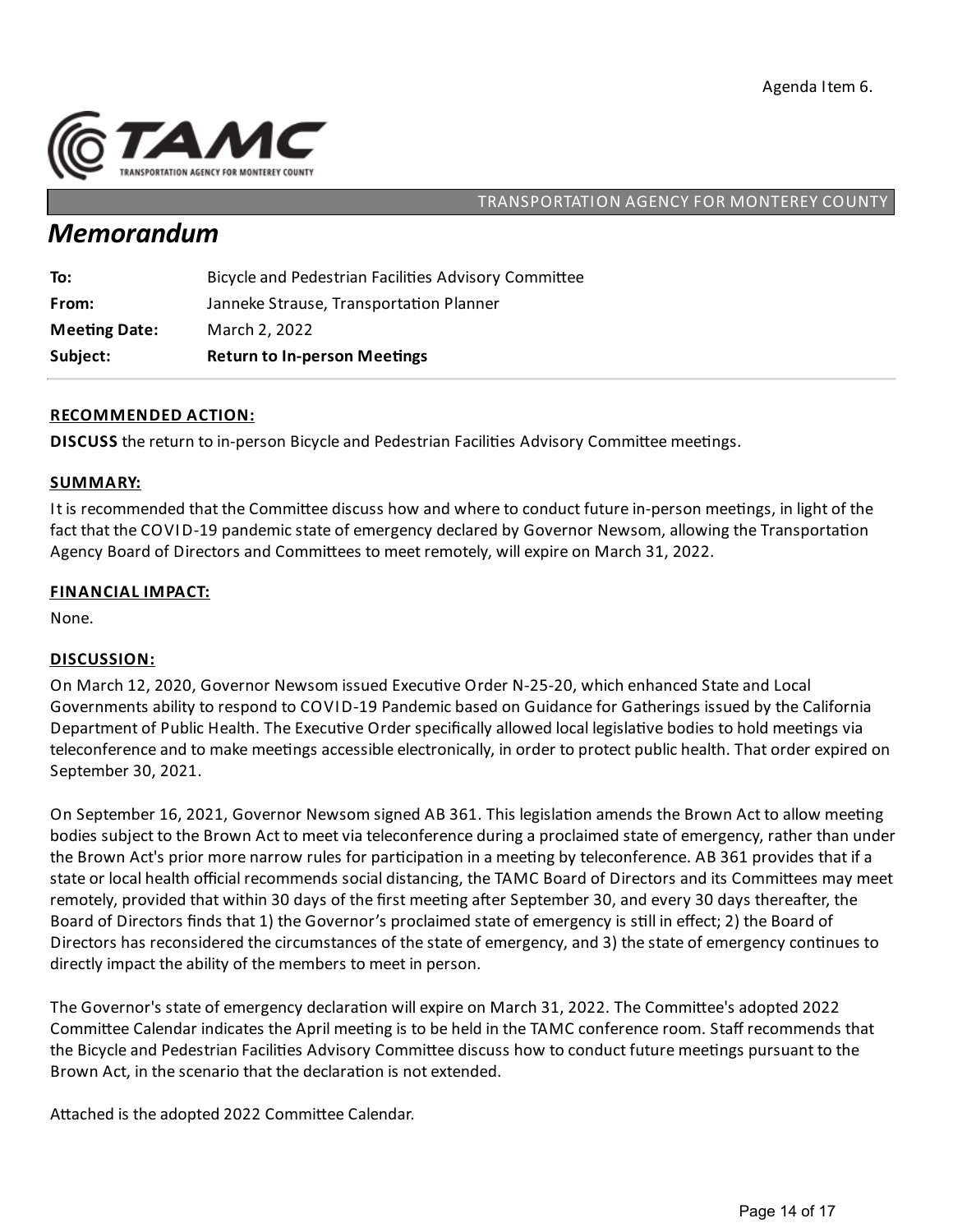# ATTACHMENTS:

2022 Committee Calendar  $\mathbf{D}$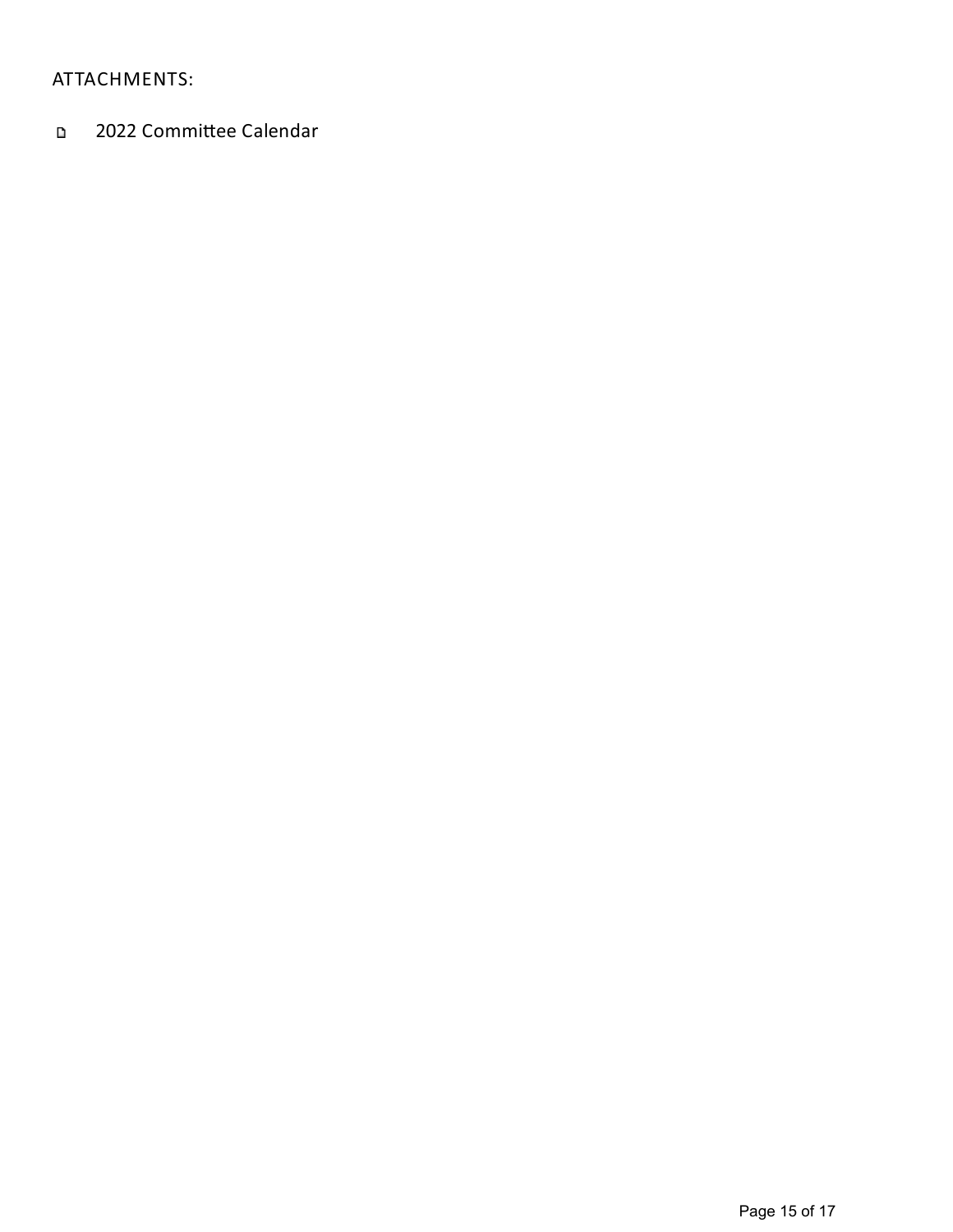# **2022 CALENDAR OF MEETINGS BICYCLE AND PEDESTRIAN COMMITTEE MEETINGS**  6:00 p.m.-8:00 p.m.

Depending on state law and pandemic status, the meetings may be held via remote conferencing, at the TAMC conference room at 55-B Plaza Circle, Salinas, or other location to be determined in advance of each meeting (the agenda will specify).

| Month                                | Date           | Day       | Location            |
|--------------------------------------|----------------|-----------|---------------------|
|                                      |                |           |                     |
| January                              | 5              | Wednesday | <b>TAMC</b>         |
| February                             | $\overline{2}$ | Wednesday | <b>TAMC</b>         |
| March                                | $\overline{2}$ | Wednesday | <b>Alt Location</b> |
| April                                | 6              | Wednesday | <b>TAMC</b>         |
| May                                  | $\overline{4}$ | Wednesday | <b>Alt Location</b> |
| June                                 | 1              | Wednesday | <b>TAMC</b>         |
| <b>No July Committee meeting</b>     |                |           |                     |
| August                               | 3              | Wednesday | <b>TAMC</b>         |
| September                            | 7              | Wednesday | <b>Alt Location</b> |
| October                              | 5              | Wednesday | <b>TAMC</b>         |
| November                             | $\overline{2}$ | Wednesday | <b>Alt Location</b> |
| <b>No December Committee meeting</b> |                |           |                     |